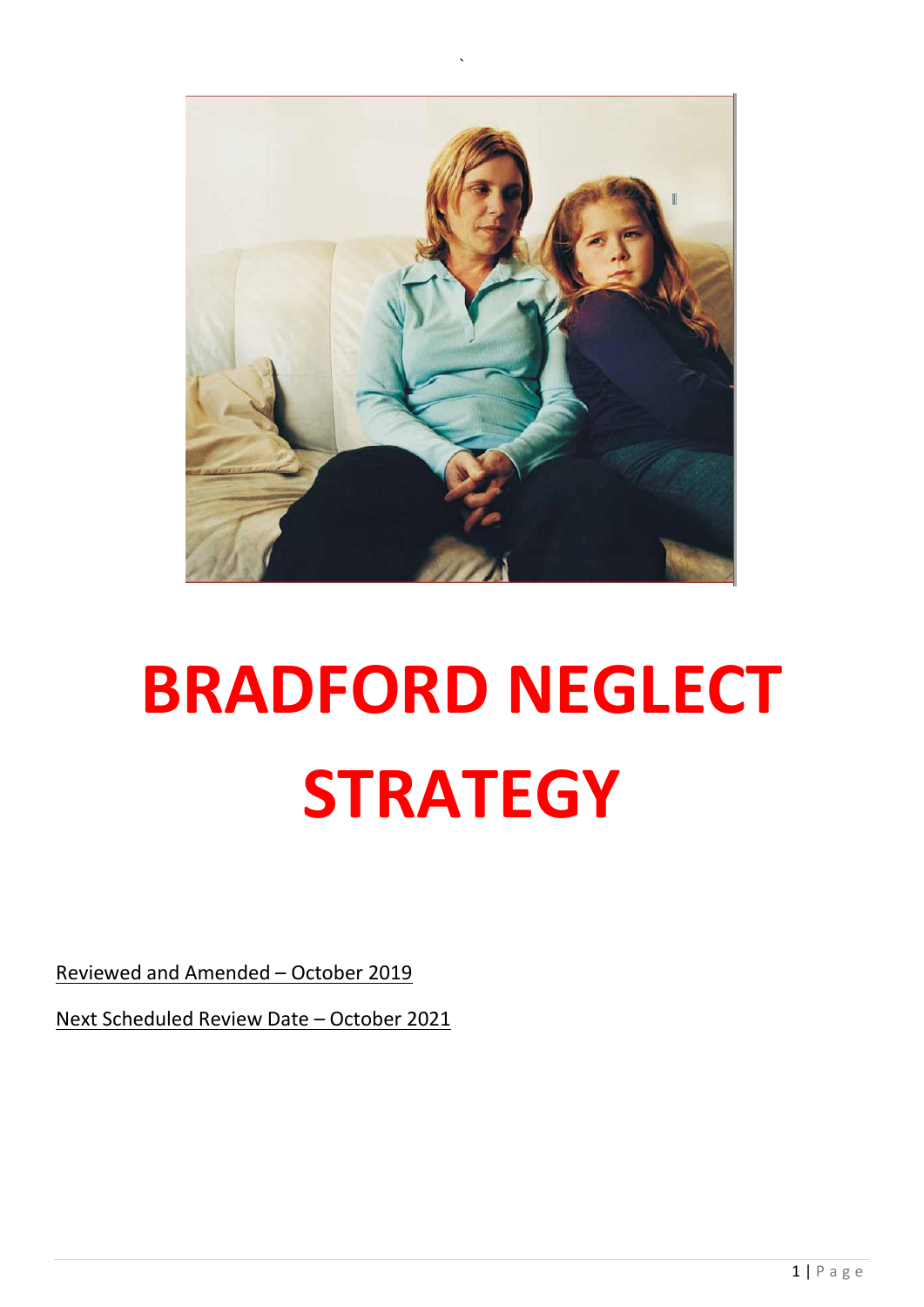# Contents:

| <b>Definition of Neglect</b>          | Page 3 |
|---------------------------------------|--------|
| <b>Background and Information</b>     | Page 3 |
| <b>Strategic Aim</b>                  | Page 5 |
| <b>Key Principles</b>                 | Page 5 |
| <b>Core Objectives and Evaluation</b> | Page 5 |
| Multi-agency working                  | Page 6 |
| <b>Continuum of Need</b>              | Page 6 |
| <b>Joint Planning</b>                 | Page 6 |
| <b>Five Stranded Approach</b>         | Page 6 |

Acknowledgements

We would like to thank Wakefield for their contribution to this document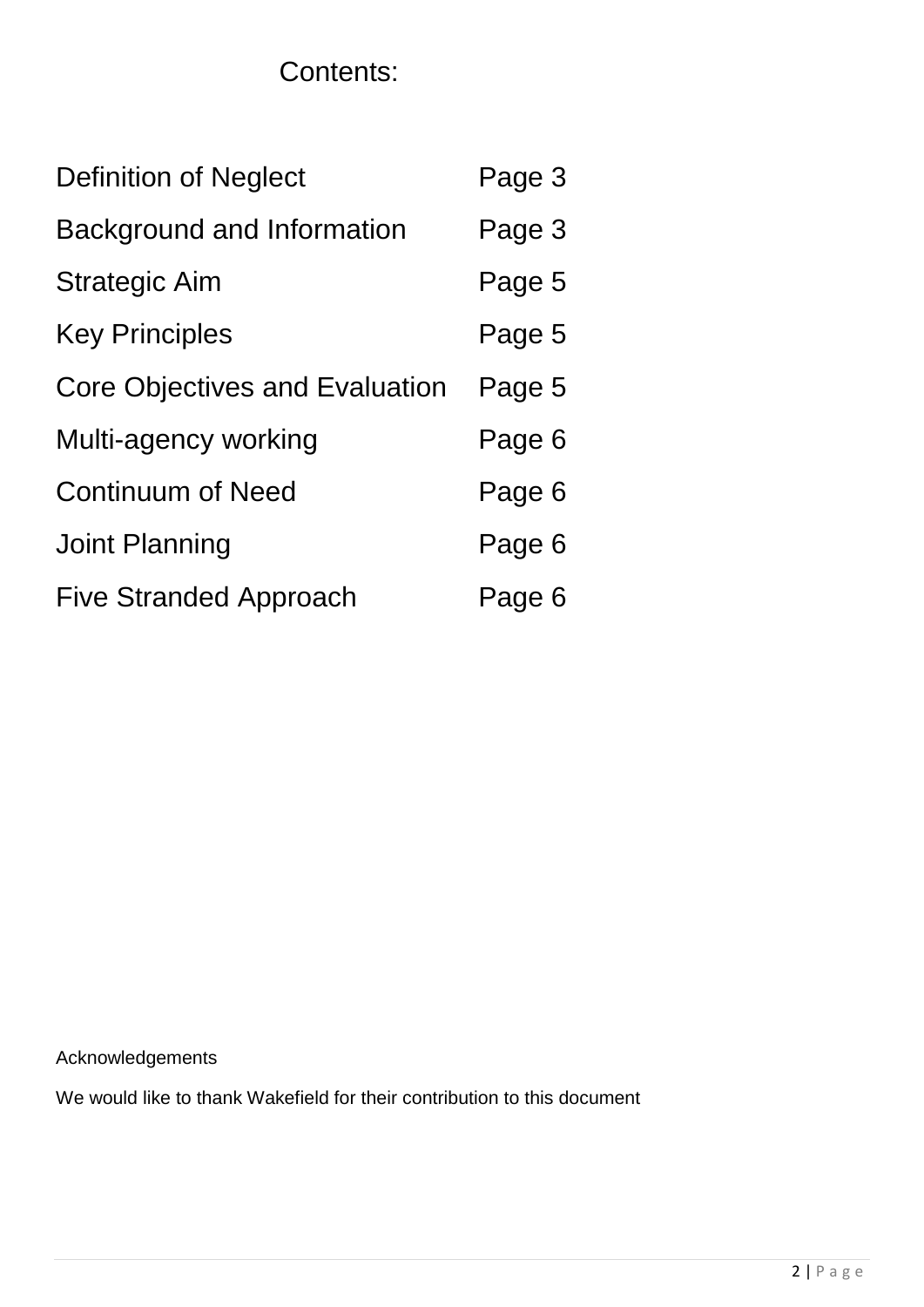# **Definition.**

Neglect is defined in Working Together to Safeguard Children (HM Government 2018); page 104 as;

"The persistent failure to meet a child's basic physical and /or psychological needs, likely to result in the serious impairment of the child's health and development. Neglect may occur during pregnancy as a result of maternal substance abuse. Once a child is born, neglect may involve a parent or carer failing to:

- Provide adequate food, clothing and shelter ( including exclusion from home or abandonment )
- Protect as children from physical and emotional harm or danger
- Ensure adequate supervision including the use of inadequate care givers
- Ensure access to appropriate medical care or treatment
- Neglect of, or unresponsiveness to, a child's basic emotional needs. "

Parental factors may be present which impact on their ability to provide an appropriate level of care to their child/children without additional support for example experience of poor parenting in their own childhood, mental health issues, substance misuse, living with DA or having a learning difficulty. Determining what constitutes persistent failure to meet a child's needs remains a matter of professional judgement. (NSPCC 2015)<sup>1</sup>

Research shows (Davies and Ward 2011)<sup>2</sup> (Turnball, 2015)<sup>3</sup> that children suffering from neglect are unlikely to receive the help from agencies quickly and many professionals lack confidence in identifying and responding to child neglect compared with other types of abuse. While the signs of neglect can seem obvious, in isolation the symptoms can be harder to spot, and even harder for people to feel justified in reporting. Neglect is usually – but not always - something that is persistent, cumulative and occurs over time. It can continue without a critical event, or incidents may be widely spaced, but it can impact upon a child's development. Its presentation as a "chronic condition" requires the collation and analysis of sometimes small and seemingly insignificant events that only when viewed together provide evidence that neglect is an issue of concern. The possibility that in a very small minority of cases neglect will be fatal, or cause grave harm, should be part of the practitioners' mind-set. (Brandon et al 2013)<sup>4</sup>.

Neglect is complex and can be difficult to clearly define. It often co-exists with other forms of abuse and indeed is often a precondition to allowing other abuse to take place. Increasingly, the psychological impact of neglect is being recognised. Being clear about what the child experiences and the possible harm that may arise will allow for preventative safeguarding, rather than waiting for the impact on the child to become irreversible.

#### **Background and Introduction.**

Child neglect is the most common category of child abuse, but difficult to identify and evidence particularly at the early stages. In 2016-17 in England 47% of all new child protection plans were for Neglect. Approximately one in five children who became subject of a child protection plan in England had been the subject of a child protection plan at least once before.

1

<sup>1</sup> NSPCC(2015) *How safe are our children,* London; NSPCC

<sup>2</sup> Davies, C& Ward, H (2011) *Safeguarding Children Across Services: messages from research on identifying and responding to child maltreatment.* London; Jessica Kingsley Publishers

<sup>3</sup> Turnball, M9 2015) *Hurting Inside; An NSPCC report on learning from the NSPCC Helpline and Child Line on Neglect*. London; **NSPCC** 

<sup>&</sup>lt;sup>4</sup> Brandon, Bailey, Belderson and Larson. Neglect and Serious Case Reviews, NSPCC (2013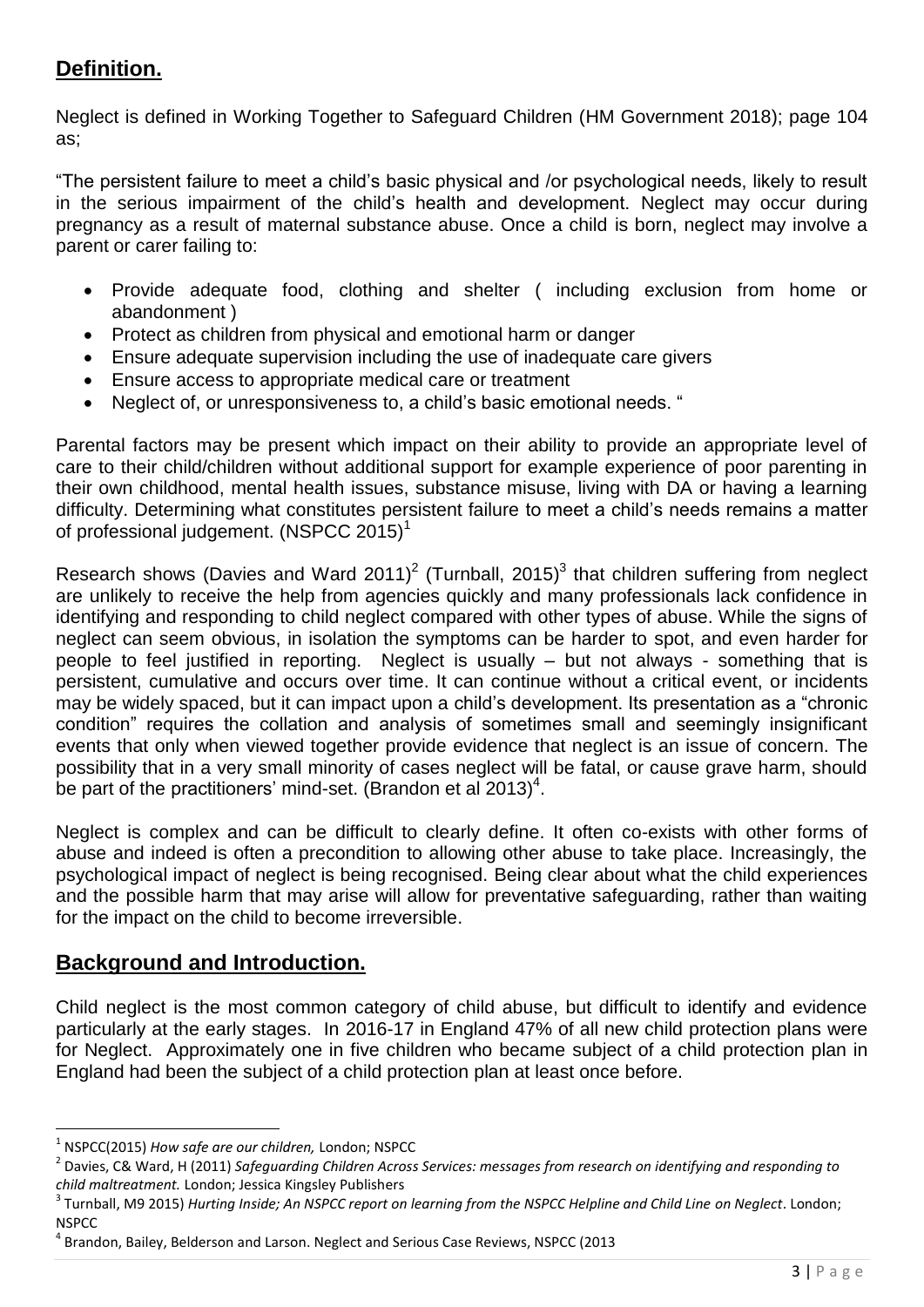NSPCC information regarding neglect indicates that nationally one in 10 children has experienced neglect. In the year ending March 2018, 32,070 children were identified as needing protection from neglect; this was 47% of all children subject to a child protection plan in that year (Department for Education characteristics of children in need 2017 – 2018).

The number of children who were the subject of a Child Protection Plan in Bradford at 31<sup>st</sup> March 2018 was 582. This was a rate of 40.3 per 10,000 child population. In comparison, the national rate was 45.3 and the statistical neighbour rate was 58 (March 2017). Neglect (30%) was the second highest Child Protection Plan category for children being the subject of a Child Protection Plan in Bradford. Emotional abuse was 52%; sexual abuse (6%); and physical abuse (12%).

A review of neglect and serious case reviews (SCRs) in March 2013 showed that neglect was present in 60% of SCRs from 2009-11. (Brandon et al 2013)<sup>5</sup> The study concluded that neglect can be life threatening and needs to be treated with the same level of urgency as other forms of maltreatment and that neglect with the most serious and fatal outcomes is not confined to just young children but includes all ages including adolescents. Published case reviews also highlighted that professionals face a big challenge in identifying and taking timely action on neglect

The findings of Ofsted's Thematic inspection (In the child's time: Professional responses to Neglect March 2014) presented a mixed picture in respect of the quality of professional responses to neglect. The quality of assessments in neglect cases overall was found to be variable. Almost half of the assessments reviewed either did not take sufficient account of family history or did not sufficiently convey or consider the impact of neglect on the child. The local authorities providing the strongest evidence of the most comprehensive action to tackle neglect were more likely to have a neglect strategy; use evidence based theoretical models and frameworks for assessing neglect and has a systematic improvement programme addressing policy, thresholds for actions and professional practice at the front line.

In 2016, a programme of Joint Targeted Area Inspections (JTAIs) was established bringing together four inspectorates – Ofsted, Care Quality Commission (CQC), HMI Constabulary and Fire & Rescue Services (HMICFRS) and HMI Probation (HMIP). The aim of JTAI is to examine how well agencies are working together in a local area to help and protect children. The focus in May 2017 examined the multi-agency response to older children who are experiencing neglect. Key findings from the JTAIs that were undertaken in 6 areas across the country included 'neglect of older children sometimes goes unseen', 'work with parents to address the neglect of older children does not always happen', 'adult services in most areas are not effective in identifying potential neglect of older children', 'the behaviour of older children must be understood in the context of trauma' and 'tackling neglect of older children requires a coordinated strategic approach across all agencies'. (JTAI, 2018). [Older Children and Neglect](https://assets.publishing.service.gov.uk/government/uploads/system/uploads/attachment_data/file/722740/Older_children_neglect_FINAL_060718.pdf)

In Bradford we are striving towards early identification and recognition of neglect. Agencies in Bradford District have committed to the Signs of Safety approach, which will provide a structured framework to work with families based on trust, honesty, relationship and responsibility. We strongly believe in getting it right the first time by avoiding drift, start again syndrome and by focusing on positive outcomes for children.

We have a strong emphasis on partnership working with children and their families which involves professionals empowering and enabling families to achieve positive outcomes for children and strong and resilient families in the Bradford District.

**.** 

<sup>&</sup>lt;sup>5</sup> Brandon, Bailey, Belderson and Larson. Neglect and Serious Case Reviews, NSPCC (2013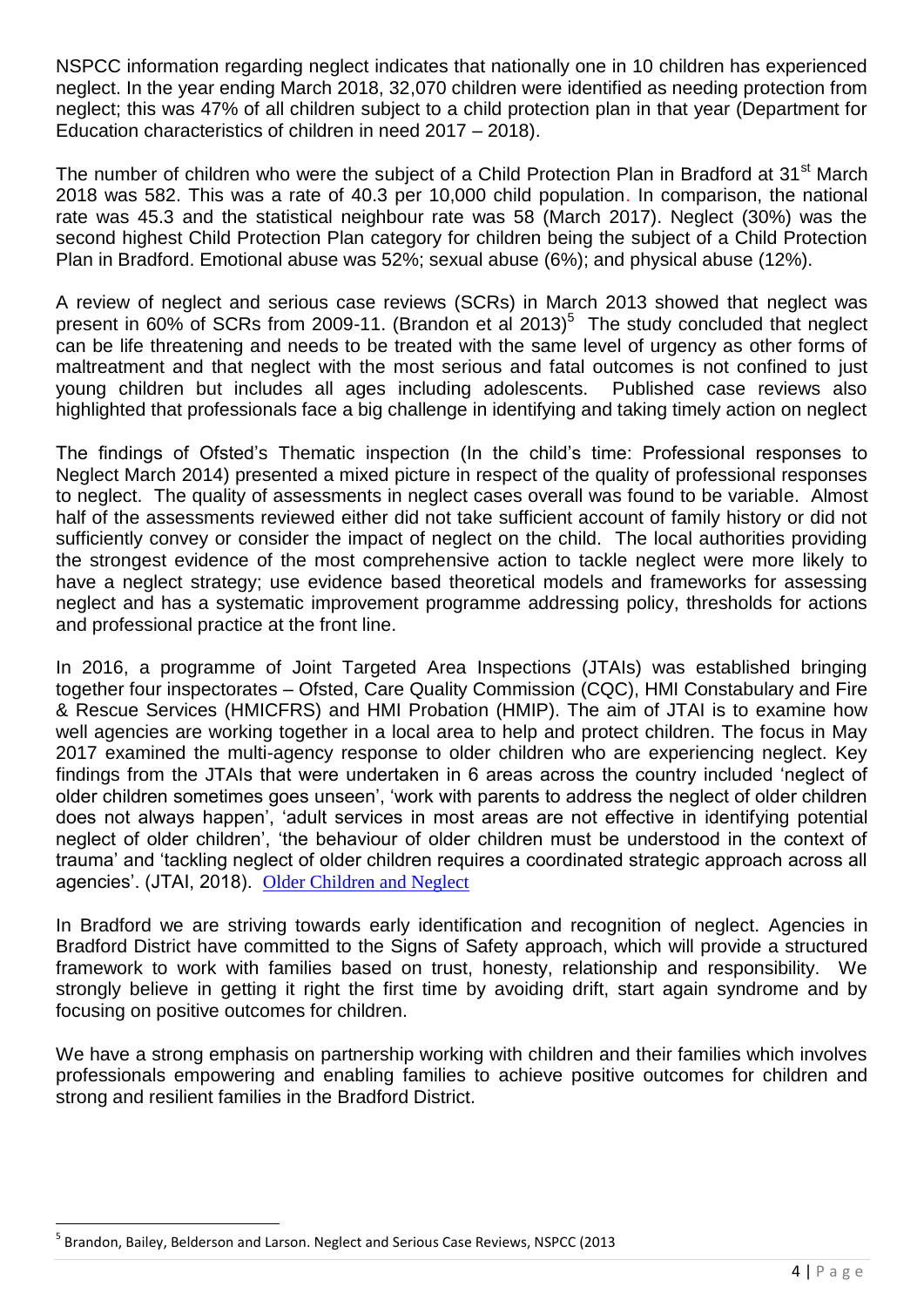# **Strategic Aim**

The strategic aim in Bradford is to ensure effective prevention, early recognition and an appropriate response to neglect and its potential devastating impact on children's lives. From an early help and prevention stage to statutory intervention; there should be appropriate, consistent and timely responses across all agencies working together. Work with children and families should be positive and empowering by utilising the Signs of Safety model whilst keeping a clear focus on the impact of neglect on the child.

All those who have contact with children and families have their role to play in the recognition of potential neglect.

## **Key Principles**

- 1. Early indications of neglect must be recognised if early assessment and intervention is to be achieved.
- 2. There must be a shared understanding of the impact of neglect on a child's health, safety and development, including the impact of emotional neglect, experience recognises the cumulative effect that identifies neglect.
- 3. Early assessment and intervention will be promoted and supported where sufficient progress is seen to be possible within a child's timescale. Where there is insufficient progress, interventions on a statutory basis will take place appropriately and without delay.
- 4. Children and their families should be able to expect consistency from the practitioners they work with and the support they are offered.
- 5. Partner agencies need to ensure that practitioners are trained to be aware of, prevent, identify, assess and deal with neglect for all children.
- 6. Neglect must be understood within a context which may include other forms of abuse. It is therefore important that those in strategic roles ensure that strategies and initiatives link and complement each other.
- 7. Practitioners must be professionally curious about circumstances and events with an understanding of the child's lived experiences. They need to feel confident to challenge families and each other and work collaboratively to ensure sustainability of any improvements required. Historical information and the voice of the child must always be considered.
- 8. Clear models of assessment and evidence based approaches will be used (see practice guidance and policy [Documents and Resources\)](http://bradfordscb.org.uk/?page_id=107), promoting good practice in the recognition, assessment of neglect and interventions to support positive change and improve outcomes for children in neglectful situations.

# **Core objectives and evaluation:**

- 1. To ensure that the children's workforce is skilled, competent and confident when identifying and working with neglectful families.
- 2. To promote a wider understanding of the long term impact of neglect and raise awareness of the key indicators
- 3. The "Working Together to Safeguard Children The Bradford Partnership" will monitor the effectiveness of the strategy and the impact of the multi– agency responses and intervention with neglect cases, through challenge and multi-agency audits.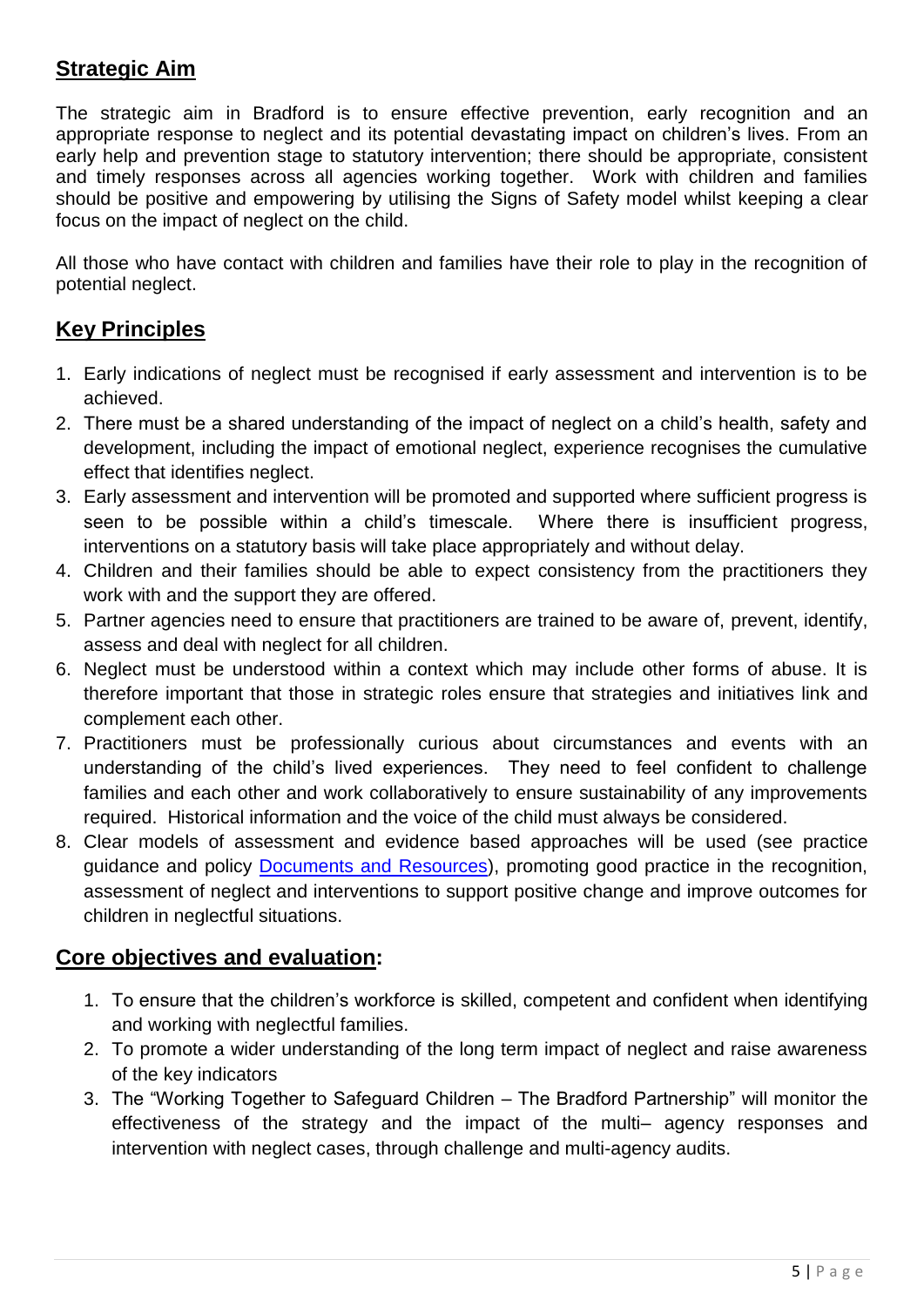## **Multi Agency Working**

This strategy should be read alongside the Early Help approach in further information can be found on the "Working Together to Safeguard Children – The Bradford Partnership" website [Early](http://bradfordscb.org.uk/?page_id=772)  [Help.](http://bradfordscb.org.uk/?page_id=772)

"Working Together to Safeguard Children – The Bradford Partnership" Continuum of Need guidance [\(Bradford Continuum of Need and Risk Identification Tool](http://bradfordscb.org.uk/wp-content/uploads/2019/07/CoNaRIT-v9-8Jul19.pdf) – see below) is for practitioners who work with or are involved with children and their families. Alongside practice guidance it is to assist practitioners and managers:

- in assessing and identifying a child's level of need
- identifying parent / carer factors
- what type of services or resources may meet those needs
- what processes to follow in moving from an assessment to a provision of services
- How to sustain change in families

#### **Continuum of Need**

The Continuum of Need and Risk Identification Tool is a guidance document designed to assist professionals with decision making in order that children and families receive the right help at the right time from the most appropriate service(s). The guidance acknowledges that there are different levels of need and risk that may require support and intervention and that this can be delivered by a range of agencies. The guidance will also highlight how neglect rarely presents with a clear, unequivocal picture that multi layered issues and patterns are not obvious through limited contact and observation. It highlights the need for practitioners working with children and families to be professionally curious and seek to identify the child's lived experience. There are occasions when families disengage from services and risk to the child is uncertain due to parental refusal to engage with services preventing adequate assessment. In such situations of unknown or emerging risk, emphasis is therefore placed on the professional responsible to liaise with other agencies, share information and move to more assertive forms of early help as set out in the Non Engaging Pathway launched by the then Bradford Safeguarding Children Board in November 2014. The Non Engaging Pathway contains guidance on the stages of information gathering and analysis to be followed, the stage at which multi-agency meetings should be convened and action plans formed. The guidance and documents for the Non Engaging Pathway can be found on the Working Together to Safeguard Children – The Bradford Partnership website Documents and Resources section [Documents and Resources.](http://bradfordscb.org.uk/?page_id=107)

#### **Joint Planning**

"Working Together to Safeguard Children – The Bradford Partnership" will work with the Bradford Children's Trust Board and the Health and Wellbeing Board to ensure a co-ordinated approach across the relevant strategies.

#### **Five Stranded Approach**

- $\triangleright$  Improving Prevention
- $\triangleright$  Improving, Recognition and Assessment
- ▶ Improving Response to Children, Young People and Families
- $\triangleright$  Improving Communication and Awareness
- $\triangleright$  Monitoring and Evaluation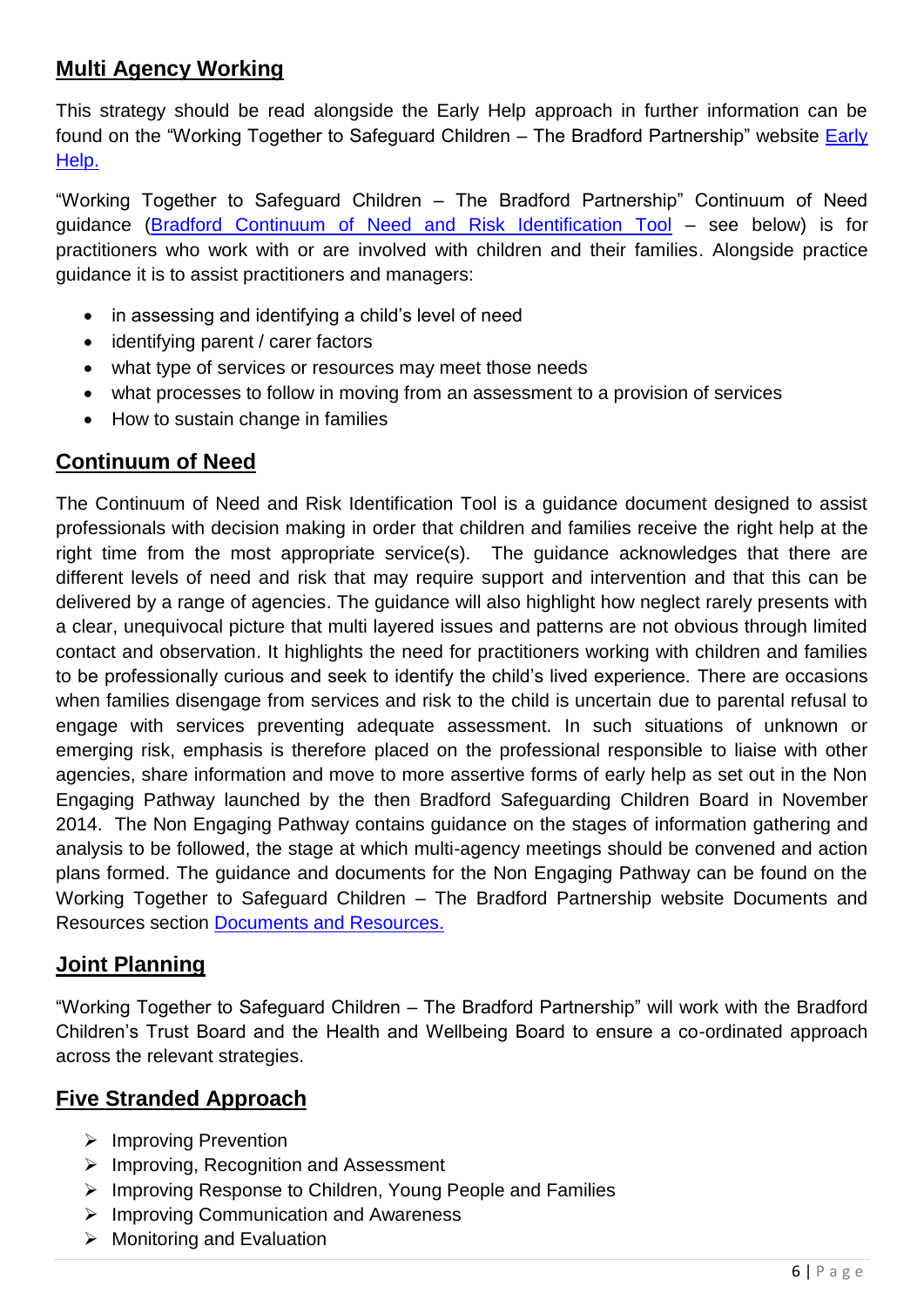#### **Improving Prevention**

- Identify the key underlying causes and risk factors for neglect in the district and take a coordinated approach to targeting and addressing these causes.
- Take a strategic approach to identifying measures that can be undertaken across partners to minimise the incidence of neglect and address the underlying causes of neglect
- Build on the range of resources across partners to develop a joined up approach to preventing and minimising the incidence of neglect

#### **Improving Recognition and Assessment**

- Prevention, early recognition and accurate assessment is at the heart of the strategy
- To understand the importance of looking beyond single incidents (cumulative harm) and ensure effective information sharing between partners to understand the full picture.
- Agencies will be required to ensure that practitioners and their managers access appropriate training which reflects the Continuum of Need document
- Specific models (Signs of Safety and Early Help assessments) will be endorsed and set out in a practice guide for all staff and will form the basis of multi agency training which is provided by the "Working Together to Safeguard Children – The Bradford Partnership"
- The models will link as appropriate with other models of assessment and planning processes used by professionals

#### **Improving Response to Children, Young People and Families**

- Practice guidance and training will be developed in respect of interventions that work with children and families where neglect is prevalent,
- In order that children's plans effect positive change, all plans will be reviewed to ensure all stakeholders work collaboratively and maintain commitment and focus towards good outcomes for children.

#### **Improving Communication and Awareness**

- In order to improve awareness around the significance of neglect the "Working Together to Safeguard Children – The Bradford Partnership" will ensure the business plan reflects the development and roll out of this strategy
- To develop and advertise web information, guidance and research to support practice
- To raise public awareness of how to recognise and what to do if neglect is suspected by members of the public.
- To raise awareness of elected members, other relevant governing bodies and executive managers of the prevalence, impact and outcomes for those children living with neglect in the Bradford District.